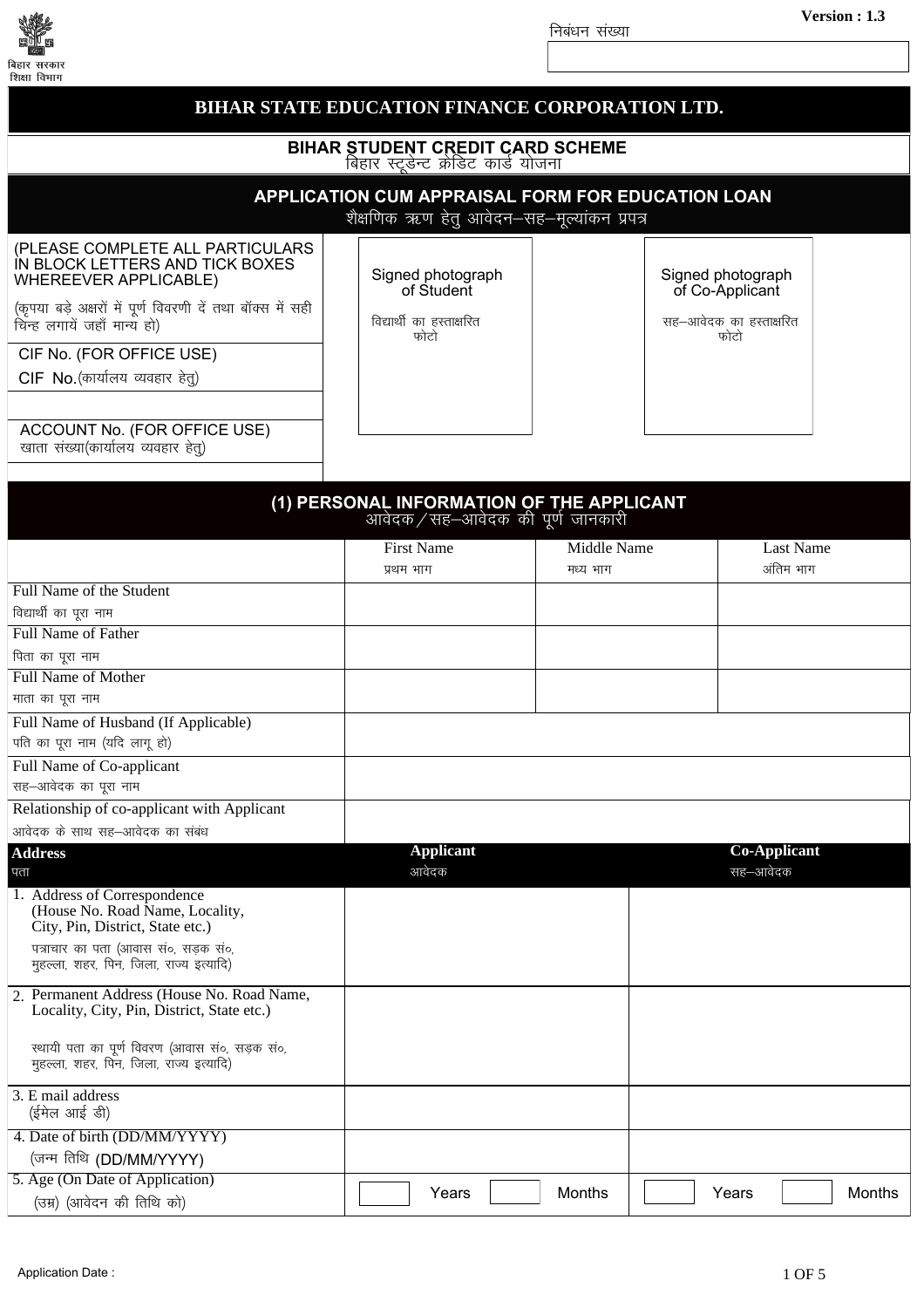| 6. Telephone Number (Personal & Residence)                         | Mobile (मो.)                              | Mobile (मो.)                              |  |
|--------------------------------------------------------------------|-------------------------------------------|-------------------------------------------|--|
| दूरभाष संख्या (व्यक्तिगत एवं आवास)                                 | Residence (आवास)                          | Residence (आवास)                          |  |
| 7. Telephone Number & Fax (Office)                                 | Institute<br>(संस्थान)                    | office (कार्यालय)                         |  |
| दूरभाष संख्या एवं फैक्स (कार्यालय                                  | $Fax$ (फैक्स)                             | $Fax$ (फैक्स)                             |  |
| संस्थान जहाँ आवेदक नामांकित हो                                     |                                           |                                           |  |
| 8. Sex                                                             | F<br>M<br>Τ                               | F<br>Τ<br>M                               |  |
| (लिंग)                                                             |                                           |                                           |  |
| 9. Marital Status<br>वैवाहिक स्थिति                                | Single<br>Married                         | Single<br>Married                         |  |
|                                                                    |                                           |                                           |  |
| 10. Type of identification Proof and<br>Residential proof          | <b>Aadhar Card</b><br>(a)<br>(आधार कार्ड) | <b>Aadhar Card</b><br>(a)<br>(आधार कार्ड) |  |
| पहचान का प्रमाण पत्र एवं आवासीय प्रमाण पत्र                        |                                           |                                           |  |
|                                                                    | Residence<br>(b)<br>Certificate           | Residence<br>(b)<br>Certificate           |  |
| At least one document is required                                  | आवास प्रमाणपत्र                           | आवास प्रमाणपत्र                           |  |
| for identity and one document                                      | Voter ID                                  | Voter ID                                  |  |
| for address proof.                                                 | (c)<br>वोटर आई.डी                         | (c)<br>वोटर आई.डी                         |  |
| (व्यक्तिगत पहचान हेतु एक अभिलेख एवं                                |                                           |                                           |  |
| पंता के पहचान हेतु एक अभिलेख आवश्यक होगा।)                         | (d)<br>First Page Of                      | (d)<br>First Page Of                      |  |
|                                                                    | <b>Bank Passbook</b>                      | <b>Bank Passbook</b>                      |  |
|                                                                    | (बैंक पासबुक का<br>प्रथम पृष्ठ)           | (बैंक पासबुक का<br>प्रथम पृष्ठ)           |  |
|                                                                    | (e)<br><b>Others</b>                      | (e)<br><b>Others</b>                      |  |
|                                                                    | ( अन्य)                                   | ( अन्य)                                   |  |
|                                                                    |                                           |                                           |  |
|                                                                    |                                           |                                           |  |
| 11.Category                                                        | SC<br>OBC                                 | <b>SC</b><br>OBC                          |  |
| वर्ग                                                               | पिछड़ी जाति<br>अनु.जाति                   | पिछड़ी जाति<br>अनु.जाति                   |  |
|                                                                    | <b>ST</b><br>EBC                          | <b>ST</b><br>EBC                          |  |
|                                                                    | अत्यंत पिछड़ी<br>अनु.जनजाति               | अत्यंत पिछड़ी<br>अनु.जनजाति               |  |
|                                                                    | जाति<br>General                           | जाति<br>General                           |  |
|                                                                    | सामान्य                                   | सामान्य                                   |  |
| 12.Do your belong to minority                                      | Yes/No                                    | Yes/No                                    |  |
| क्या आप अल्पसंख्यक कोटि से संबंधित है?                             | हाँ / नहीं                                | हाँ / नहीं                                |  |
| 13. Required Minimum Education<br>qualification for applied course | 10th or 12th                              |                                           |  |
| आवेदित पाठ्यक्रम के लिए न्यूनतम                                    | 10वीं या 12वीं                            |                                           |  |
| वांक्षित शैक्षिणिक योग्यता                                         |                                           |                                           |  |
|                                                                    |                                           |                                           |  |
| 14. Highest educational qualification                              |                                           |                                           |  |
| उच्चतम शैक्षिणिक योग्यता                                           |                                           |                                           |  |
|                                                                    |                                           |                                           |  |
| 15. Are you disable                                                | Yes/No                                    |                                           |  |
| क्या आप दिव्यांग है                                                | हाँ / नहीं                                |                                           |  |
|                                                                    | (2) DETAILS OF THE COURSE                 |                                           |  |
|                                                                    | कोर्स/पाठ्यक्रम की जानकारी                |                                           |  |
| 1. Name of the Course                                              |                                           |                                           |  |
| पाठ्यक्रम का नाम                                                   |                                           |                                           |  |
| 2. Name of the College/ Institution                                |                                           |                                           |  |
| महाविद्यालय / संस्थान का नाम                                       |                                           |                                           |  |
| 3. Name of University to which it is affiliated                    |                                           |                                           |  |
| विश्वविद्यालय का नाम जिससे संबद्ध है                               |                                           |                                           |  |
| 4. Duration of course (Years)                                      |                                           |                                           |  |
| पाठ्यक्रम अवधि                                                     |                                           |                                           |  |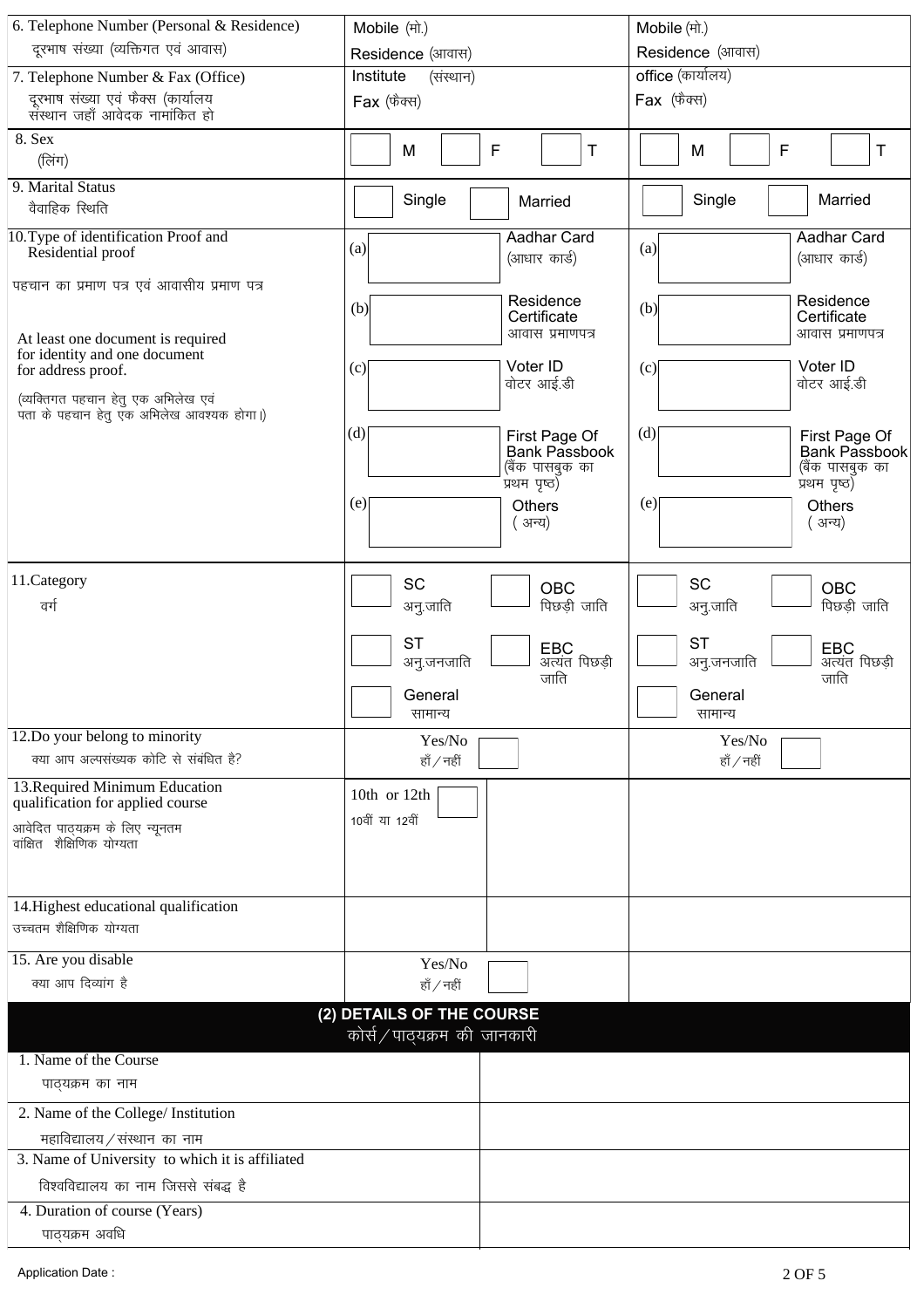| 5. Date of Commencement of course                                                           |                                                          |  |  |  |
|---------------------------------------------------------------------------------------------|----------------------------------------------------------|--|--|--|
| पाठ्यक्रम प्रारम्भ होने की तिथि                                                             |                                                          |  |  |  |
| 6. Date of Completion of course                                                             |                                                          |  |  |  |
| पाठ्यक्रम समापन होने की तिथि                                                                |                                                          |  |  |  |
| 7. Address of the College/Institution                                                       |                                                          |  |  |  |
| महाविद्यालय/संस्थान का पूरा पता                                                             |                                                          |  |  |  |
| 8. Roll no. of applicant in institution                                                     |                                                          |  |  |  |
| आवेदक का शैक्षिणिक संस्थान में क्रमांक                                                      |                                                          |  |  |  |
|                                                                                             |                                                          |  |  |  |
| (3) LOAN REQUEST SECTION                                                                    | ऋण आग्रह प्रभाग                                          |  |  |  |
| 1. Cost of the course and other fees (including hostel charges)                             |                                                          |  |  |  |
| पाठ्यक्रम शुल्क एवं अन्य शुल्क (हॉस्टल शुल्क के साथ)                                        |                                                          |  |  |  |
|                                                                                             |                                                          |  |  |  |
| 2. Books and stationary (As per Annexure 2 of the guideline)                                |                                                          |  |  |  |
| पठन-लेखन सामग्री (मार्गदर्शिका की अनुलग्नक - 2 के अनुसार)                                   |                                                          |  |  |  |
| 3. Living expenses (As per Annexure 2 of the guideline) if hostel is not<br>available.      |                                                          |  |  |  |
| रहने, जीवन-यापन (मार्गदर्शिका की अनुलग्नक - 2 के अनुसार) हॉस्टल अनुपलब्धता की<br>रिथति में। |                                                          |  |  |  |
| 4. Cost Of Laptop (if applicable)                                                           |                                                          |  |  |  |
| लैपटॉप शुल्क (यदि लागु हो)                                                                  |                                                          |  |  |  |
| 5.Others                                                                                    |                                                          |  |  |  |
| अन्य                                                                                        |                                                          |  |  |  |
| A.Total                                                                                     |                                                          |  |  |  |
| कुल                                                                                         |                                                          |  |  |  |
| B.Funds available from other sources (scholarship etc.)                                     |                                                          |  |  |  |
| अन्य स्रोतों से उपलब्ध निधि (छात्रवृति इत्यादि)                                             |                                                          |  |  |  |
| C.Total amount of loan applied for (A-B)                                                    |                                                          |  |  |  |
| ऋण हेतु कुल आवेदित राशि                                                                     |                                                          |  |  |  |
|                                                                                             |                                                          |  |  |  |
| (4) BANK ACCOUNT DETAILS OF APPLICANT AND CO-APPLICANT                                      |                                                          |  |  |  |
| आवेदक एवं सह-आवेदक के बैंक खाता की विवरणी                                                   |                                                          |  |  |  |
| Applicant                                                                                   | Co-applicant (सह-आवेदक)<br>(आवेदक)                       |  |  |  |
| Name of the Bank                                                                            |                                                          |  |  |  |
| (बैंक का नाम)                                                                               |                                                          |  |  |  |
| Name of the Branch<br>(बैंक शाखा का नाम)                                                    |                                                          |  |  |  |
| Bank Account No.<br>(बैंक खाता संख्या)                                                      |                                                          |  |  |  |
| <b>IFSC</b> Code<br>(आई०एफ०एस०सी० कोड)                                                      |                                                          |  |  |  |
|                                                                                             |                                                          |  |  |  |
| ऋण अदायगी एवं ब्याज का भुगतान                                                               | (5) PROPOSED/PREFERRED REPAYMENT AND PAYMENT OF INTEREST |  |  |  |
|                                                                                             |                                                          |  |  |  |
|                                                                                             |                                                          |  |  |  |
| Repayment by<br>By Student/Applicant<br>अदाकर्त्ता                                          | By Both<br>By Co-applicant                               |  |  |  |
| छात्र / आवेदक के द्वारा                                                                     | दोनों के द्वारा<br>सह—आवेदक के द्वारा                    |  |  |  |
|                                                                                             |                                                          |  |  |  |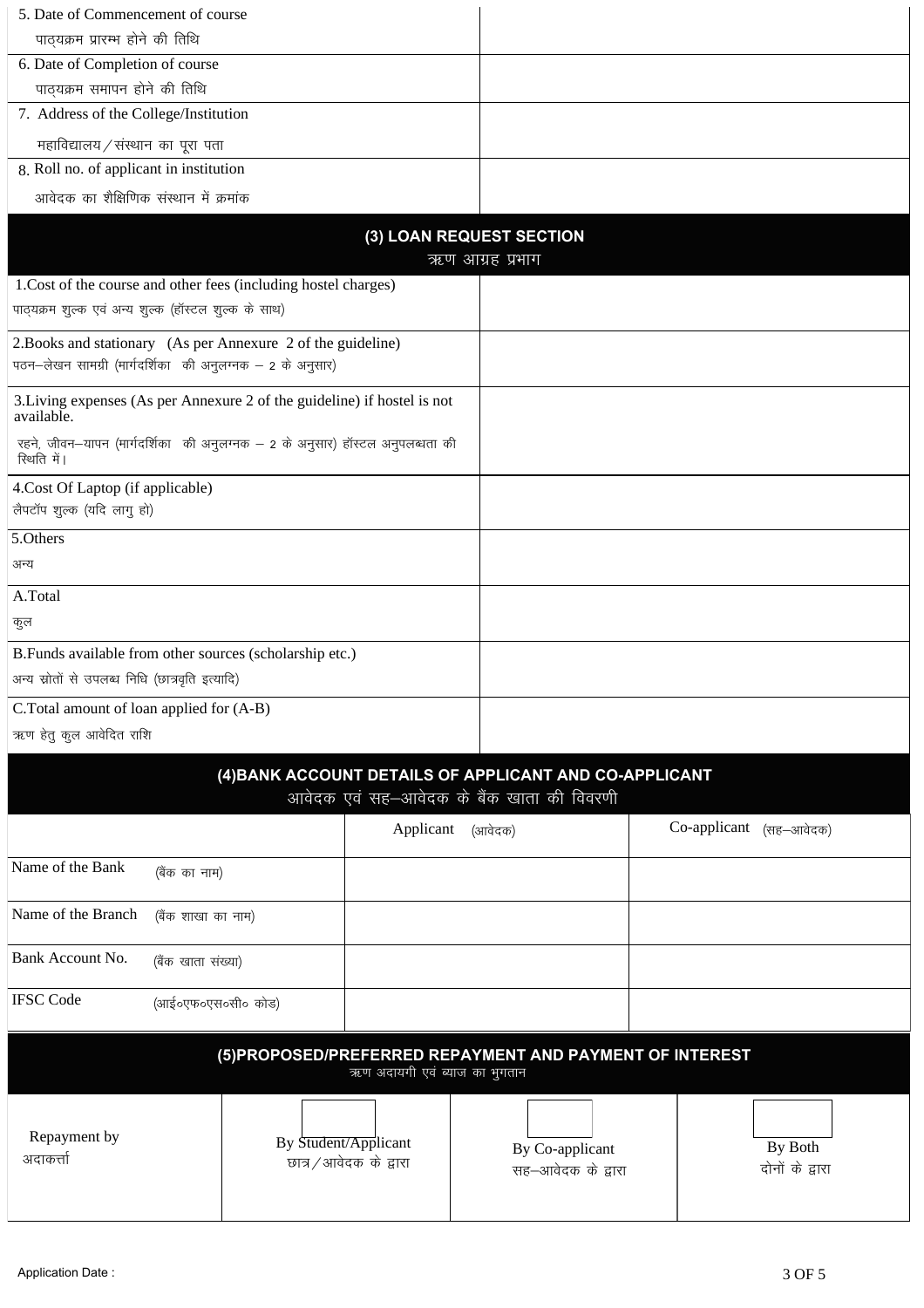| (6) DOCUMENTS REQUIRED                                                                                                                                                                                      |
|-------------------------------------------------------------------------------------------------------------------------------------------------------------------------------------------------------------|
| Mark sheet & Certificate of Class X, XII & last qualifying examination of the student                                                                                                                       |
| (मैट्रिक,+2 एवं अंतिम सफल परीक्षा का अंकपत्र एवं प्रमाणपत्र)                                                                                                                                                |
| Copies of letter conferring scholarship, free ship, etc.(if applicable)                                                                                                                                     |
| (प्राप्त छात्रवृत्ति, निःशुल्क शिक्षा का पत्र इत्यादि)(अगर लागू हो)                                                                                                                                         |
| Documents evidencing duration of course of commencement thereof, viz Prospectus or Certificate from the<br>competent authority of the Institution (if the University is from Bihar, then its not needed)    |
| पाठ्यक्रम अवधि के सत्यापन हेतु संस्थान के सक्षम प्राधिकार से प्राप्त पाठ्यक्रम विवरणिका अथवा प्रमाणपत्र। (यदि बिहार के अंदर अवस्थित                                                                         |
| महाविद्यालय हो, तो इसकी आवश्यकता नहीं हैं।)<br>Proof of a admission to the course                                                                                                                           |
| पाठ्यक्रम में प्रवेश का प्रमाणपत्र                                                                                                                                                                          |
| Schedule of expenses for the course                                                                                                                                                                         |
| पाठ्यक्रम शुल्क की विवरणी अनुसूची                                                                                                                                                                           |
| Two copies of Passport size photograph of the student and co-applicant.<br>छात्र एवं सह-आवेदक का दो पासपोर्ट साईज फोटोग्राफ।                                                                                |
| Aadhar card of applicant.                                                                                                                                                                                   |
| आवेदक का आधार कार्ड।                                                                                                                                                                                        |
| Aadhar card of co-applicant.                                                                                                                                                                                |
| सह-आवेदक का आधार कार्ड।                                                                                                                                                                                     |
| First page of bank passbook(for applicant account number & bank IFSC code)                                                                                                                                  |
| बैंक पासबुक का पहला पृष्ठ (आवेदक खाता संख्या और बैंक IFSC कोड के लिए)                                                                                                                                       |
| Proof of residence (Residential certificate or first page of bank passbook in which address is clearly<br>mentioned or electricity Bill or telephone Bill or passport or Driving license or voter I.D. card |
| निवास प्रमाण पत्र (आवासीय प्रमाण पत्र अथवा बैंक पासबुक का प्रथम पृष्ठ जिसमें आवास का पता स्पष्ट रूप से अंकित हो अथवा                                                                                        |
| बिजली बिल अथवा टेलिफोन<br>बिल अथवा पासपोर्ट अथवा ड्राईविंग लाईसेंस अथवा वोटर आई०डी० कार्ड अथवा मतदान हेतु प्रयुक्त प्रमाण पत्रों में से कोई एक)।                                                            |
|                                                                                                                                                                                                             |
| Certificate for disability issued from competent authority.(if applicable)                                                                                                                                  |
| सक्षम प्राधिकार से निर्गत दिव्यंगता का प्रमाण पत्र (यदि लागू हो )                                                                                                                                           |
| <b>DECLARATION</b>                                                                                                                                                                                          |
| घोषणा                                                                                                                                                                                                       |

I/We hereby apply for a loan from Bihar State Education Finance Corporation Ltd. to the extent indicated in the Loan Request Section of this application form. I/We declare that the information furnished in this application form are true, accurate and complete and that they shall form the basis of any loan, Bihar State Education Finance Corporation Ltd. may decide to sanction to me/us. I/We confirm that I/We have/had neither insolvency proceeding against me/us nor have been adjudicated insolvent. I/We further confirm that I/We have read the terms and conditions and understood the contents therein. I/We am/are aware that as I/we have opted for loan at simple interest, the equated monthly installment fixed shall comprise of principal and interest.

मैं/हम ऋण हेत ऋण आग्रह प्रभाग में उल्लेखित राशि की अधिसीमा तक बिहार राज्य शिक्षा वित्त निगम लिमिटेड में अपना आवेदन समर्पित करता हँ/है। मैं/हम घोषणा करते हैं कि आवेदन पत्र में उल्लेखित विवरण मेरी/हमारी जानकारी के अनुसार सही, सटीक एवं पूर्ण हैं एवं बिहार राज्य शिक्षा वित्त निगम लिमिटेड द्वारा esjs@gekjs çek.k i= esa dksbZ \_.k Loh—r fd;s tkus dk fu.kZ; dk vk/kkj xfBr djsaxsA eSa@ge laiq"V djrk@djrs gw¡@gSa fd esjs@gekjs fo:) fnokfy;kiu dk ekeya mana gama ganci da ganci ya ke yafa ganci ya kan gestifik fino ke ke ke ganci aka ku ganci ke ke ya ke k<br>Tike di ke di ke di ke disa fara terketa ke di kesama ke di yang disa terkil ya ku ku ko di koka kon di kon di तथा योजना की मार्गदर्शिका का पूर्ण अध्ययन किया है तथा उन्हें सही तरीके से समझाा है। मैं /हम बात से अवगत हूँ /है कि यदि मैं /हम बिहार राज्य शिक्षा <u>वित्त निगम लिमिटेड द्वारा निर्धारित ब्याज एवं किस्त के दो घटक मलधन एवं ब्याज होंगें।</u>

I/We agree that Bihar State Education Finance Corporation Ltd. may at its discretion conduct discreet inquires in respect of this application. I/we undertake to inform as to any change in my/our occupation/employment, residential/official address and to provide any further information that District Registration and Counseling Center and Bihar State Education Finance Corporation Ltd. may require. Bihar State Education Finance Corporation Ltd. will be at liberty to take such action as it may deem necessary if my/our above statements are found to be untrue. I/We agree that Bihar State Education Finance Corporation Ltd. shall have the sole discretion to reject our loan application or reduce loan amount without any reason. I/We further agree that my/our loan transactions shall be governed by the rules of Bihar State Education Finance Corporation Ltd. which may be in force from time to time.

मैं∕हम सहमत हँ⁄हैं कि बिहार राज्य शिक्षा वित्त निगम लिमिटेड अपने विवेकाधिकार के आधार पर आवेदन में वर्णित तथ्यों की विवेकपूर्ण जाँच कराने में सक्षम है। मैं/हम वचन देते हैं कि मेरे/हमारे रोजगारधनियोजन, आवासीय पता में परिवर्तन की स्थिति में मैं/हम जिला निबंधन एवं परामर्श केन्द्र तथा बिहार राज्य शिक्षा वित्त निगम लिमिटेड को सूचित करेंगे अथवा बिहार राज्य शिक्षा वित्त निगम लिमिटेड द्वारा याचित कोई अन्य सूचना प्रमाण पत्र या कागजात भी उपलब्ध कराएंगे। बिहार राज्य शिक्षा वित्त निगम लिमिटेड प्रस्तुत कथनों की असत्यता की स्थिति में बिना कारण बताए ऋण राशि को रद्द अथवा कम करने हेतु स्वतंत्र होगा। मैं/हम इस बात से सहमत हैं कि ऋण राशि का लेन-देन बिहार राज्य शिक्षा वित्त निगम लिमिटेड के समय-समय पर लागू नियमों के आधार पर होगा। बिहार राज्य शिक्षा वित्त निगम लिमिटेड के पास आवेदन की अस्वीकृति का अधिकार सुरक्षित होगा।